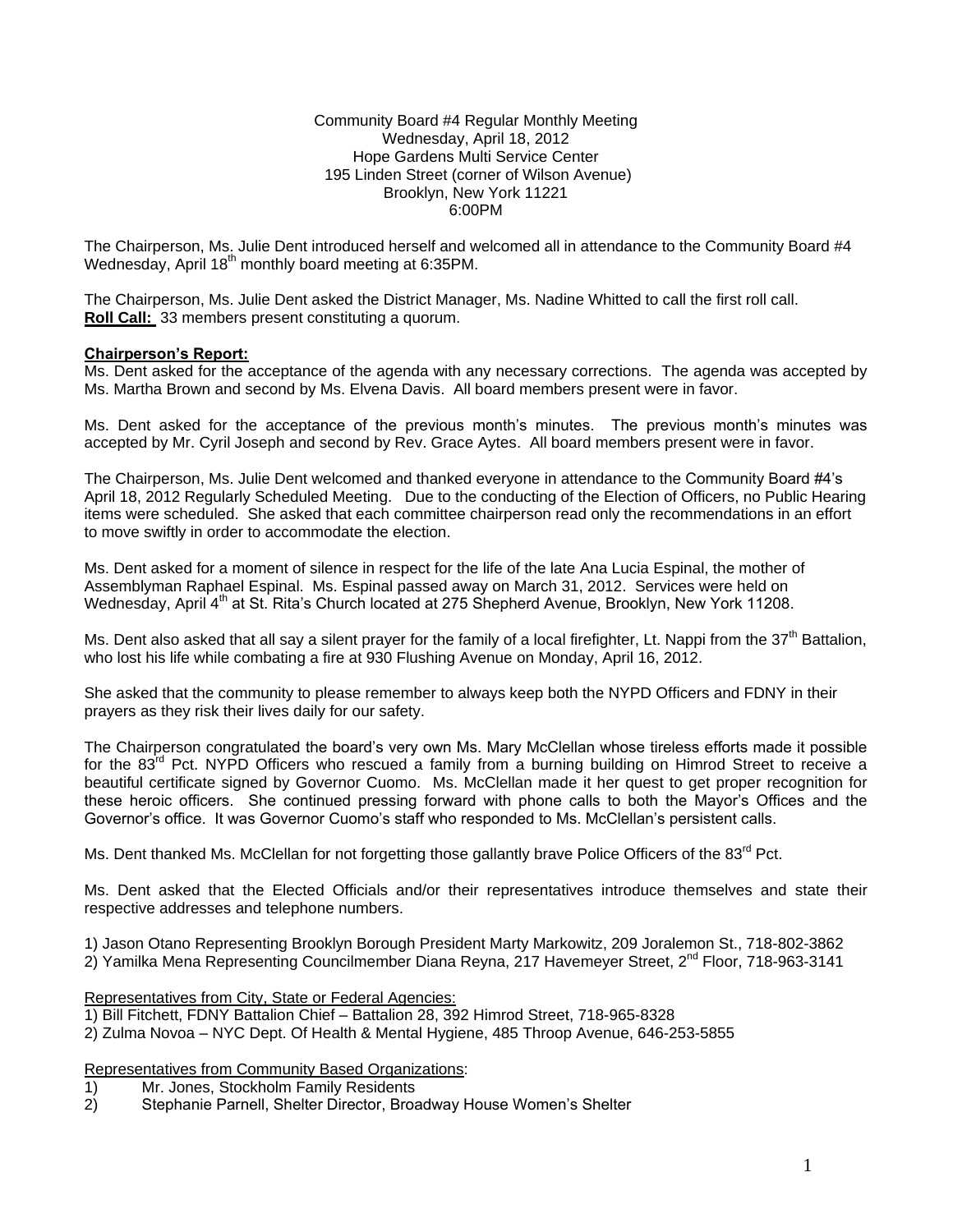The Ridgewood Bushwick Senior Citizens Council Inc. is seeking construction financing from HPD to facilitate the development of a new residential building containing affordable housing in the Bushwick neighborhood, Community District 4. The proposed project would help address the continuing need for affordable housing in New York City. The project site is located at 422 Melrose Street between Knickerbocker and Irving Avenues. The project site is currently vacant under private ownership and measures approximately 10,000 sq. Ft. in area. The proposed project would consist of a four story building containing 24 units of affordable housing with a 12 space accessory parking lot and an approximately 750 ft. rear yard garden. According to the Environmental Assessment Statement (EAS) the proposed project is expected to be completed in 2013 and would be developed pursuant to the regulations of the existing R-6 zoning district.

The board is in receipt of a letter from Housing Bridge Inc. notifying of their intention to apply for funding within their Neighborhood Program, from the Dept. of Homeless Services to operate a 16 unit building as a family residence located at 38 Cooper Street. (For more information see the letter in the Chairperson's report) The letter has been referred to the Housing and Land Use Committee.

Cristo Rey Brooklyn High School located at 2-12 Aberdeen Street is sponsoring Admissions Instant Decision Day on Thursday, April 26, 2012 from 4pm-8pm. The school's admission committee will interview applicants, answer questions and inform the applicants of their decision. Interested applicants should call 718-455-3555 immediately to schedule an appointment.

Brooklyn Public Library Services to the Aging include a variety of programs including: Lecture, films and performances that reflect the wide interest and diversity of today's 55 plus adults.

"Talking Needles": Seniors meet weekly and bring in their own projects such as knitting, crocheting or crafts while engaging in a friendly conversation.

The Brooklyn Public Library also provides a service to the aging called Books by Mail Services. This is a convenient service for homebound residents who have a physical disability that limits their ability to handle standard printed materials. These services are free of charge. Those interested in this service can fill out and application at: [www.brooklynpubliclibrary.org/seniors](http://www.brooklynpubliclibrary.org/seniors)

The Summer Youth Employment Program for 2012 applications is available. To qualify for SYEP:

- You must be at least 14 24 years of age. You can not be over the age of 24 by July 5, 2012
- You must be a permanent resident of NYC (5 boroughs)
- You must submit an application online or in person to an authorized SYEP provider
- If selected you will need to provide further documentation to verify the information on your application (Birth record, Social Security, Proof of Income, working papers for ages 14-17)

You can apply two ways:

- 1. Visit [www.nyc.gov/dycd](http://www.nyc.gov/dycd) and complete the online application
- 2. Download and print a copy of the application, complete and return it to a community based SYEP authorized provider. The local provider for the SYEP is the Ridgewood Bushwick Senior Citizens Council Inc. located at 1474 Gates Avenue, Brooklyn, New York 11237, 718- 381-9653 ext. 119

Seasonal Employment Opportunities are available at the New York Aquarium, Central Park Zoo and the Bronx Zoo for the 2012 Spring and Summer Season. The program teaches valuable employment skills and will provide a summer income. Apply online at [www.nyc.gov/dycd](http://www.nyc.gov/dycd)

The deadline for submitting an application is Friday, May 18, 2012.

Deborah Brown a Community Board #4 member is an artist and the owner operator of Storefront Bushwick, located at 16 Wilson Avenue. Storefront Bushwick is a gallery that shows the work of emerging Bushwick artists. Ms. Brown is presenting Carol Salmanson and Stephen Truaz in two solo exhibitions at the gallery on April 20<sup>th</sup> – May 20, 2012. There will be a reception Friday, April 20<sup>th</sup> from 6-9pm.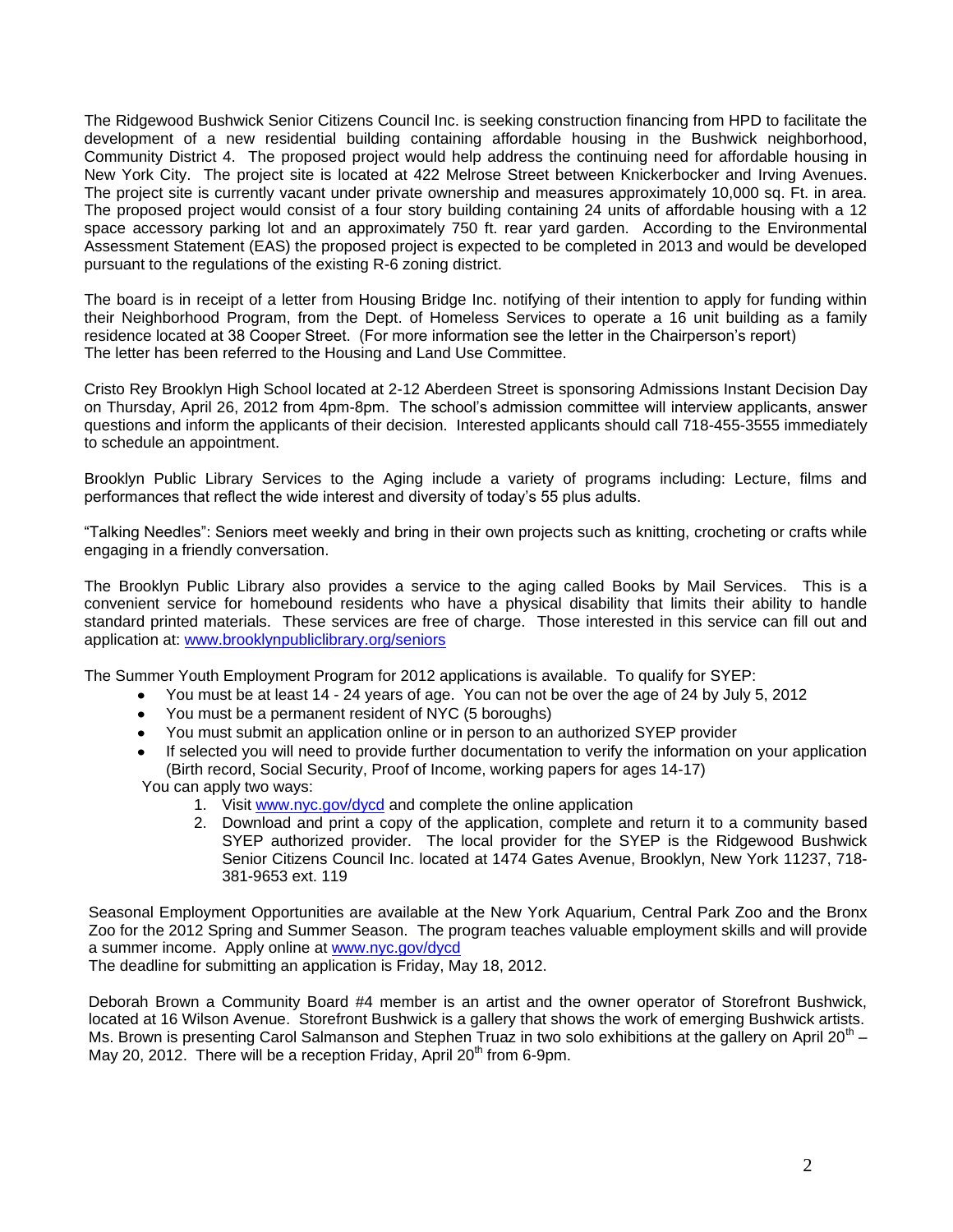# **District Manager's Report:**

**Meetings Attended**

Thursday, March 21, 2012

The District Manager attended along with Ms. Mary McClellan the HHH Committee Chairperson: Wyckoff Heights Hospital – Positive Health Management Advisory Board Meeting

Various dignitaries representing the hospital spoke including Sonia Mercado, VP Ambulatory Care. Ms. Mercado stated that the community that Wyckoff Hospital services has been hard hit with HIV and AIDS. The importance of knowing your status was stressed and emphasized.

She also stated that the hospital is the recipient of seven grants (three are for prevention and the other four are for primary care)

The Positive Health Management Advisory Board of Wyckoff Heights Medical Center will be working with the board and Woodhull Hospital, the Department of Health and any other group or health care agency that is interested to host a HIV Testing Day in the district. (For more information see the HHH report)

Tuesday, March 27, 2012 Housing and Land Use Meeting (See report)

Monday, April 2, 2012 - Health, Hospitals & Human Services Meeting (See report)

Wednesday, April, 4, 2012 – Held the Executive Meeting

Wednesday, April 11, 2012 –

Chaired the District Service Cabinet Meeting – Agenda Items

1) National Grid Utility Company – Protocol on community roadbed obstruction, notification process, and sidewalk repairs, etc.

Ms. Whitted mentioned information regarding a Bushwick resident who notified the Community Board Office that her newly installed sidewalk was being destroyed by a contractor who had not given her any prior notification. The resident stated that the cost for her sidewalk was a very substantial amount and that she was worried about it being restored.

After investigating the problem, it was revealed that National Grid was in fact involved in a major job on Evergreen Avenue from Jefferson Avenue to Palmetto Street. There was no prior notification to anyone regarding this matter including the Evergreen Avenue residents or the Community Board.

The Community Board then received an emailed letter from National Grid after the fact on April 5, 2012 (Letter was read)

2) The NYC Department of Parks and Recreation update on the following

- Rudd Playground under construction
- Maria Hernandez Dog Run construction has begun
- Maria Hernandez fence repair is scheduled to start any day soon
- Bushwick PG comfort station construction has begun
- Nothing on the supposed Dog Run at Irving Place
- We will try to keep an eye on the vendors at Bushwick and will hold leagues responsible
- Porta San which was at Bushwick must get proper approval or it will not be allowed.

3) NYPD 83<sup>rd</sup> Pct. Deputy Inspector Tasso was introduced – He highlighted some initiatives under way

4) The NYC Department of Health – Bureau of Pest Control is embarking on a district wide Rodent Indexing Program. A full presentation will be made at the May 2012 Public Hearing.

Thursday, April 12, 2012 – Civic and Religious Committee Meeting (See report)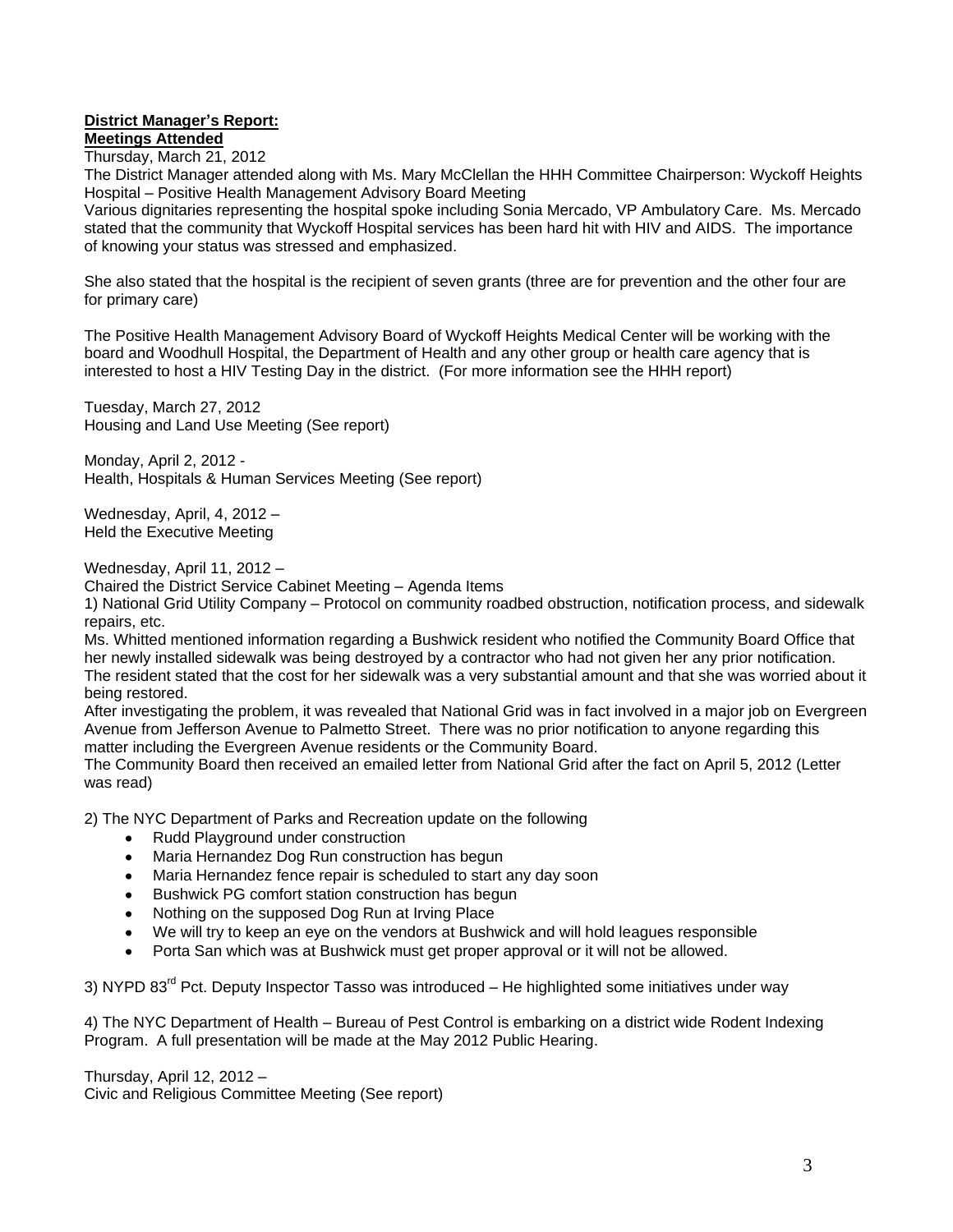Monday, April 16, 2012 – Nomination Committee Meeting

Park and Recreation Committee Meeting

Tuesday, April 17, 2012 – Attended the 83<sup>rd</sup> Pct. Community Council Meeting

On Tuesday, June 19<sup>th</sup> the Community Council and the 83<sup>rd</sup> Pct. will have a forum for our young people particularly our men.

Dialogue: Invite young adults/men 13 years and up

- 1. To understand what the police go through
- 2. To allow the police in the  $83^{rd}$  Pct to understand how the young adults (men) feel
- 3. To allow young people to be taught how to respond when they are stopped by the police

This meeting will take place in a large auditorium not in at the 83<sup>rd</sup> Pct.

#### Other Issues

The Department of Transportation – Bureau has released the Summer Playstreet Guidelines. Applications MUST be received by the Community Board's Office by Friday, April 27, 2012.

NYC Department of Transportation – Curbside Public Seating Platforms an opportunity for local businesses to sponsor small temporary public spaces. Ground floor businesses may be eligible to apply to DOT to install a Curbside Public Seating Platform (a small seasonal temporary public space installed in the curb lane of the street in front of their establishment). COMMUNITY BOARD SUPPORT is required before any application will be considered. Consideration will be given only on streets that are relatively narrow and with low traffic speeds and or volumes. The platforms can not obstruct important access such as to driveways or fire hydrants. More information about the application process along with a full list of technical criteria and design guidelines is available on the DOT website.

Phillippa Schuyler Middle School for the Gifted and Talented Parent Teacher Association: The Community and Family 2012 PTA Health Fair, Saturday, April 28, 2012 form 10am-2pm Activities will include free screenings of:

- Diabetes
- High Blood Pressure
- Vision and much more

Sponsors: MetroPlus, Woodhull Medical Center and American Red Cross

Opportunities for a Better Tomorrow (OBT): Evening GED Program Now registering for Evening GED Preparation Course (Ages 19 and older) Registration Dates:

Tuesday and Wednesday evening – April 17, 18, 24, 25 and May 1 & 2 Time: 5:30 PM to 7:30 PM

Fee: \$20 for each course (cash only/non refundable)

Classes will be held Tuesday and Wednesday evening from 6pm to 8pm for eight weeks, May 8, 2012 through June 27, 2012 for a total of 32 hours. All course fees are due in full the first night of class and must be paid in cash or money order only.

GED Preparation – Fee \$125 includes GED book and attest date. YOU MUST SCORE 8.0 OR ABOVE IN READING ON THE PRE-TEST AND BE AT LEAST 19 YEARS OLD BY THE END OF THE CLASS.

# **Committee Reports**

Civic & Religious Committee (CRC): Ms. Elvena Davis, Committee Chairperson, Thursday, April 12, 2012, 6PM Location: 315 Wyckoff Avenue, 2<sup>nd</sup> Floor

Members Attended: Elvena Davis, Avellar Hansley, Cyril Joseph, Rev. Grace Aytes

Others in Attendance: District Manager Nadine Whitted, Anita Haines, N. Farago-MTR-NY, Rev.. Hanna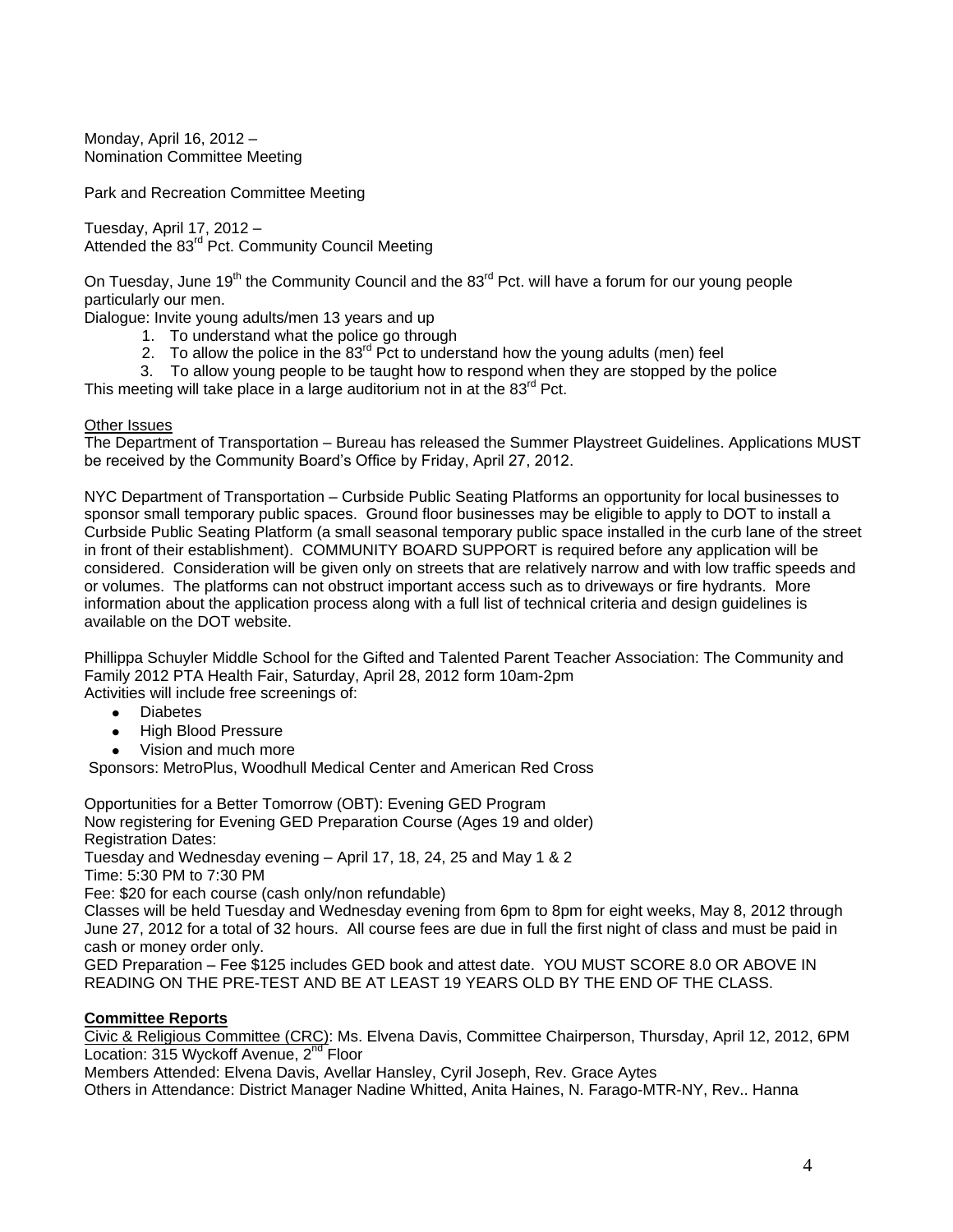Items Discussed:

The 7<sup>th</sup> Annual Bushwick 2012 Parade and Community Bar-B-Que

- 1) The permit has been submitted to the NYPD  $83^{rd}$  Pct.
- 2) The following letters have been written
- BOGOPA For food and barbeque items  $\bullet$
- NYPD School Safety Tabling and literature, explorers
- NYPD Deputy Inspector Tasso 83<sup>rd</sup> Pct. Commanding Officer, Community Affairs Officers, Youth Officers,  $\bullet$ Explorers, Service of the Youth Services Department
- DEP Water on the Go provides a water fountain
- KCDA Office
	- 3) The CRC decided to provide a plaque to the Grand Marshall
	- 4) The resource department of Region 4 will receive a letter to provide resources for parents and children
	- 5) The Banner will be purchased by the board
	- 6) The board will incur the cost for transporting the "Soul Tigers Marching Band"
	- 7) A press Release will be developed at the next meeting on May 10, 2012
	- 8) The last meeting before the parade will be held on May 24, 2012 (Please call Community Board to see where the two meetings will be held)

The next meeting will be May 10, 2012 Avenue, 6PM

Health, Hospital & Human Services (HHH): Ms. Mary McClellan, Chairperson, Monday, April 2, 2012, 4PM Location: 315 Wyckoff Avenue, 2<sup>nd</sup> Floor

Members Attended: Mary McClellan and Rev. Matthew Rae

Others in Attendance: Nadine Whitted, Lorena Hennon, Hazelin Hazel-Singh, Eleanor Lalor, Irma Lewis, Eric Fleischman, Maggie Mangual, Karen Campbell, Zulma Novoa, Sherry Davis

District Wide HIV Testing Day - After the compelling presentation given by the NYC Department of Health and Mental Hygiene by Mr. Jacques, Bureau of HIV Prevention at March's Community Board meeting it has been overwhelming decided that Community Board #4 will host a HIV Testing Day.

Date: Saturday, August 18, 2012

Location: Thomas Boyland Park

Time: 11am to 3pm

Providers: Woodhull Hospital, Wyckoff Heights Hospital and NYC DOHMH

Current Needs: Tents and other providers to do screening

Next HHH meeting: Monday, May 7, 2012 at 4pm, 315 Wyckoff Avenue

Housing and Land Use Committee (HLU): Ms. Martha Brown, Chairperson, Tuesday, March 27, 2012, 6PM Location: 315 Wyckoff Avenue, 2<sup>nd</sup> Floor

Members Attended: Martha Brown, Freddy Fowler, Anne Guiney, William Harris, Robert Camacho Others in Attendance: Nadine Whitted (District Manager), Leonardo Arias (Pratt Institute Intern)

Due to the Election of Officers that was going to be held at the Community Board meeting, Ms. Brown asked board members to read her report. This is a summary of the HLU meeting. Items Discussed:

- 1) The Committee discussed zoning issues within Community Board #4 and how to best distinguish the various heights, widths, and areas of current housing in the community and the new housing in the area.
- 2) Discussed were heights of building regarding M1-4 zoning, R1-6 zoning, C1-1 zoning and other related zoning issues which the Board needs to become familiar with in the vocabulary or contextual zoning for the Bushwick Community.
- 3) Loft Law, rent stabilization protections, evictions and eviction process through the Housing Court.
- 4) Manufacturing Zoning from the landlords and the tenant's perspectives and the laws regarding the habitation of persons/tenants in these zoned areas.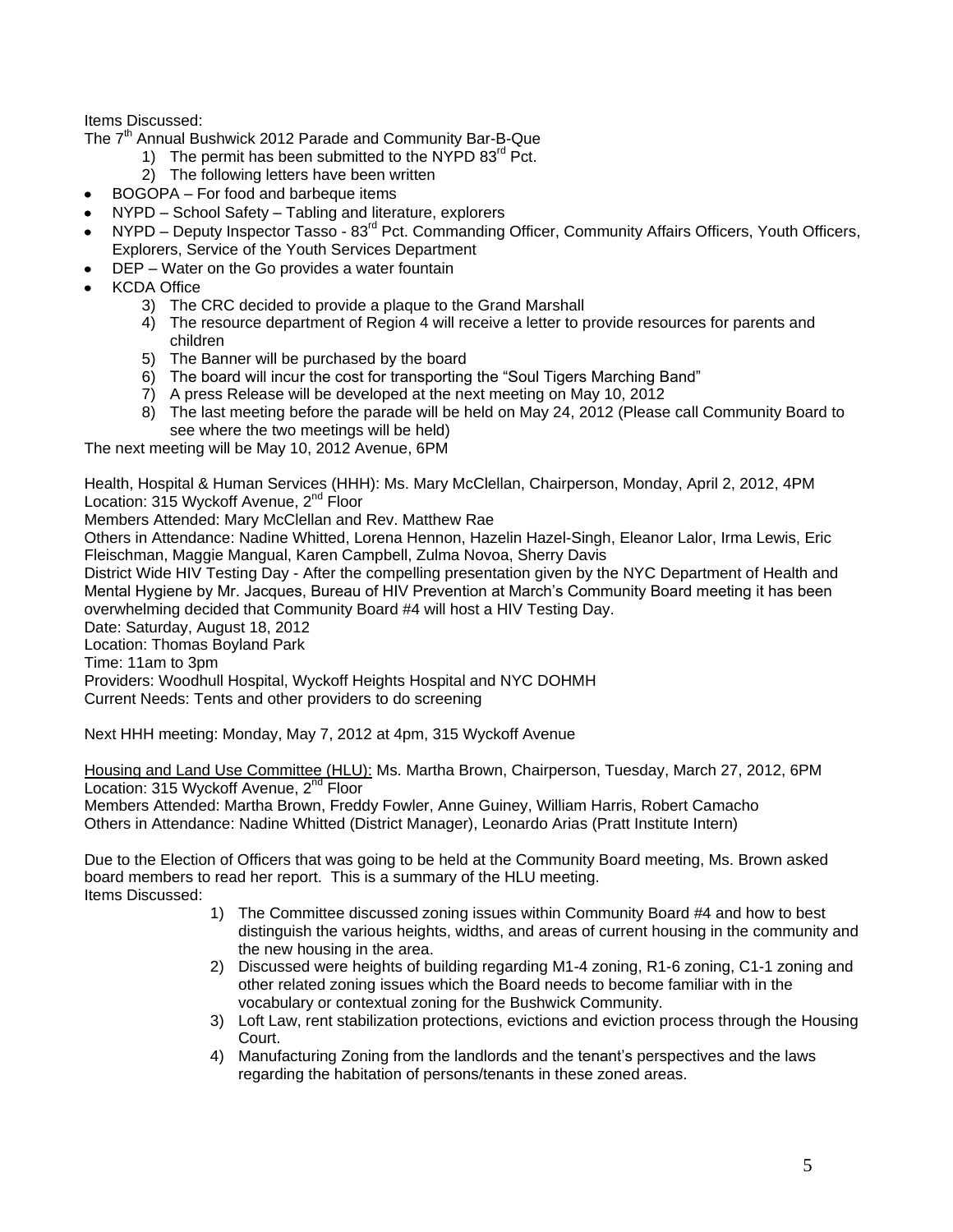- 5) Areas that we want to keep the density of population, where people shop, walk, use the parks, and spend money and areas where we want to keep the "original" characteristics of the community.
- 6) Seeking the advice and the direction of the Elected Officials so that the zoning and rezoning process can begin.

A draft of the letter that is to be mailed out to the Elected Officials was previously mailed to the Board Members for their support. Board members were asked to read the letter for their recommendation. For information see the Housing and Land use Committee report.

Parks & Recreation Committee (PRC): Mr. Robert Camacho, Committee Chairperson, April 16, 2012, 6PM Location: 315 Wyckoff Avenue, 2<sup>nd</sup> floor

Member Attended: Robert Camacho, JoAnne Grant, Omar Lopez, Cirilo Nunez

Others in Attendance: Willie Morales (Community Board #4 District Office), P.O. Damarys Franco-NYPD 83<sup>rd</sup> Pct. Community Affairs Unit, Lucy Belardo – C.I.A.L. Inc., Robert Colon-BQ Sports Center, Enrique Garcia-Real Guadalupe Soccer League, Eva DeJesus-Eva's Sports, Robert Cerver-Quebradillas, Carlos Feliciano-Quebradillas Baseball Org., Andrea Purligliotti-Irving Square Bark, Melissa Murray-Irving Square Bark, Marisol Garcia-Real Guadalupe Soccer League, Joseph Ramos-Field of Dreams Sports Club Items Discussed:

1) The Irving Square Bark group seeks support and help from Community Board #4 for a dog run at Irving Square Park located on Halsey and Weirfield Streets between Wilson and Knickerbocker Avenues. Irving Square Bark has collected signatures and letters in support of the dog.

However the Board would like to have signatures and letters from residents in the immediate area of the park. For example: Residents from Wilson Avenue between Weirfield & Halsey

Weirfield Street between Knickerbocker & Wilson Avenues

Halsey Street between Wilson & Knickerbocker Avenues

Once the Board has received the additional signatures, then the issue will be brought before the board for a vote. If the Board votes yes, then the petition of signatures along with the Board's recommendation will be forwarded to the Parks Department and to the local Elected Officials.

2) The designation of parks to the leagues was tabled until the next committee meeting.

3) PO Franco instructed the baseball leagues and organizations of the date and time of the parade. Complaints:

Mr. Ruiz stated that the dog owners are not picking up after their dogs causing the grass and the flowers to disappear. He suggested that a "Pick Up After Your Dog" sign be put there

The District Manager stated that all dogs should be on a leash. If anyone sees dog owners not picking up after their dogs or anything else, the police should be called. The park is not officially designated as a dog run and should not be used as such.

Mr. Martinez stated that a few years ago this part of the park was designated by the Senator and the Elected Officials to be for the young children. The park and the grass has been destroyed by the dogs

Ms. Dent suggested that 311, Police Department and/or the Elected Officials can be notified about what is going on. She stated that the Community Board knows what is now occurring in the park and it is not right and it should not be happening. There are ways to get things done in the community. One can not just take things over she stated. She again suggested that 311, the Police Dept and the Elected Officials be told about what is going on and also that the residents in the immediate area rally together to get something done about it. In addition to the neighbors rallying together the Board can send out a letter.

Ms. Whitted stated that there is a process for everything; all calls that go to 311 regarding the police department she believe that the Deputy Inspector stated to the PSC that he reviews all 311 complaints every Monday morning and all the complaints are addressed.

The District Manager stated that the Community Board will not send out a letter of recommendation.

Mr. Camacho stated that there is a gate that is closed and those persons walking there dog there are putting them over the gate or letting their dog jump over the gate. Since there is a gate these dog owners know that they should not be letting there dog use it. They have already been notified by the Parks Dept. to not let their dogs use it.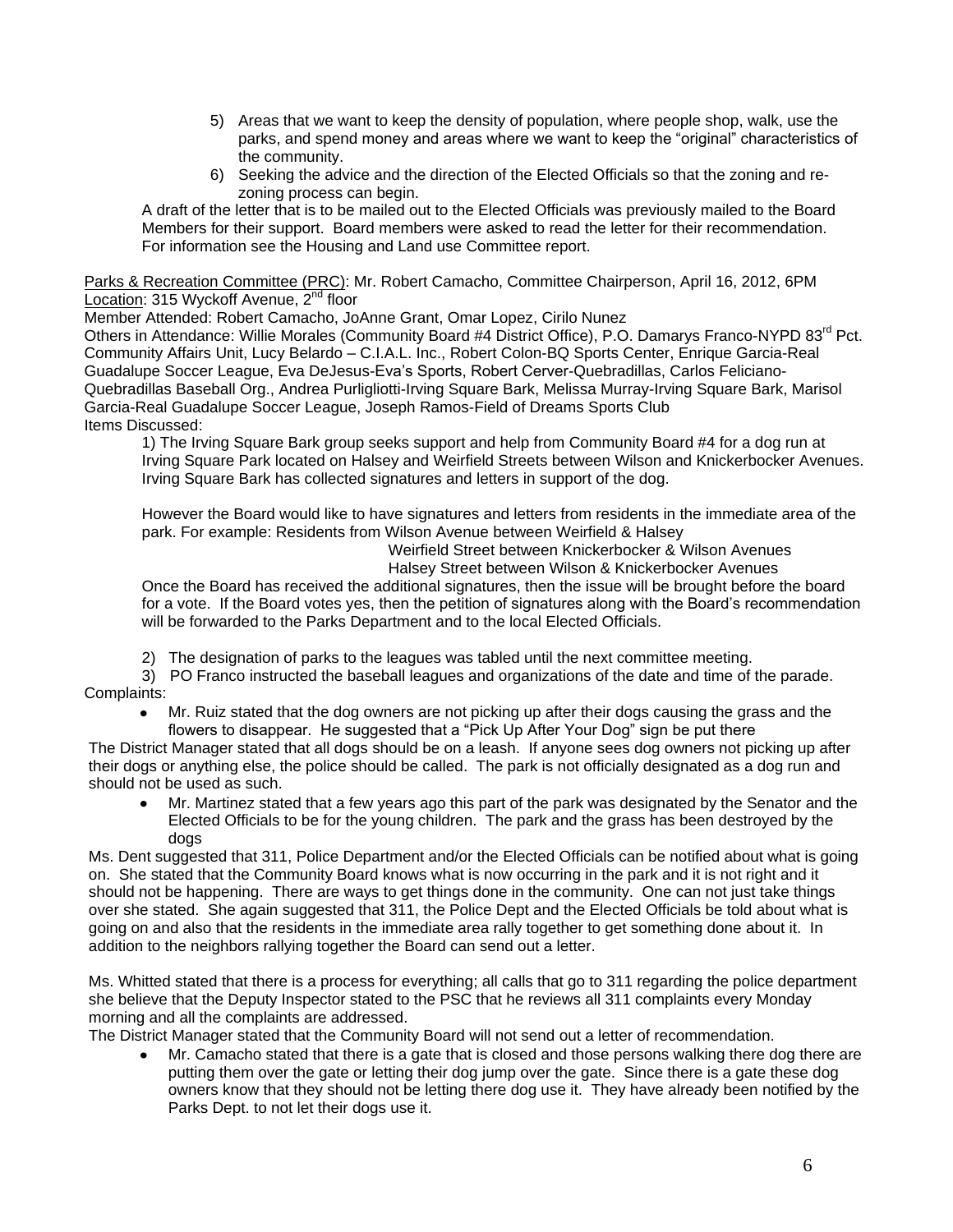- Ms. Simmons suggested that pictures be taken of the illegal use of the park
- Ms. Grant stated that some dog walkers stated that if they are allowed to use the park this will stop them from letting their dogs eliminate in front of home owner's property.

The Chairperson welcomed and thanked the following NYPD Officers for attending the meeting representing the 83<sup>rd</sup> Pct.:

PO Fox, PO White and PO Van Adams

Public Safety Committee (PSC): Ms. Barbara Smith, Committee Chairperson, Tuesday, April 10, 2012, 6:00PM Location: 83<sup>rd</sup> Pct., 480 Knickerbocker Avenue

Members Attended: Barbara Smith, Rev. Grace Aytes, Avellar Hansley, Linda Mckinley, Mary McClellan, Gladys Puglla, Vernedeaner Shell

Others in Attendance: Nadine Whitted, PO Franco (83<sup>rd</sup> Precinct), DI Tasso-Community Affairs Officer Commanding Officer of the 83<sup>rd</sup> Pct., Lt. McCarthy, J. Bennett, Jared Cooper, Jean Sauvaire, Charles Verde, Daniel Ramero, Travis Bubredan, Courtney Rogers Item Discussed:

Request for NYS Liquor Authority Licenses

- 1) Charles Verde, 254 Irving Avenue Verde Oven Inc Approved
- 2) Daniel Romero, 101 Wilson Avenue Miles Tavern Approved

# **Recommendations:**

1) HLU – A rough draft letter was previously mailed to the Board Members regarding the re-zoning and down zoning of the District. A letter will be mailed to the District's Elected Officials has the letter has been corrected. Ms. Martha Brown and Ms. Nadine Whitted and a few other board members are working on the letter. The character of the community has been taken away by the building of tall building in the community and therefore down zoning is considered necessary. As the community grow and develop some of the character of the community the board would like to maintain. The letter is to inform the local Elected Officials of the board's intent to start the process of rezoning the neighborhood. This will allow the Elected Officials to understand where the board is going and to make sure that they are on the same page.

Motion to send a letter to the Elected Officials was made by Ms. Saundria Simmons and second by Mr. Robert Camacho. All members present were in favor. Motion passed.

2) The Chairperson of the Public Safety Committee-Barbara Smith asked the board to approve recommendations for the 2 locations in her report.

Motion to accept the PSC recommendations were made by Ms. Saundria Simmons and second by Ms. Elvena Davis. All members present were in favor. Motion passed.

# **Election of Officers**

Roll call: 33 members present Nominating Committee: Ms. Barbara Smith Mr. Raul Rubio Ms. Mary McClellan Ms. Saundria Simmons Ms. Elvena Davis Mr. Cyril Joseph assisted the committee. The Election of Officers was conducted and yielded the following results:

- 1) Chairperson Ms. Julie Dent
- 2) 1<sup>st</sup> Vice Chairperson Ms. Martha Brown
- 3) 2<sup>nd</sup> Vice Chairperson Ms. Victoria Fernandez
- 4) Recording Secretary Ms. Brenda Lee Tramble-Johnson
- 5) Corresponding Secretary Ms. Virgie Jones